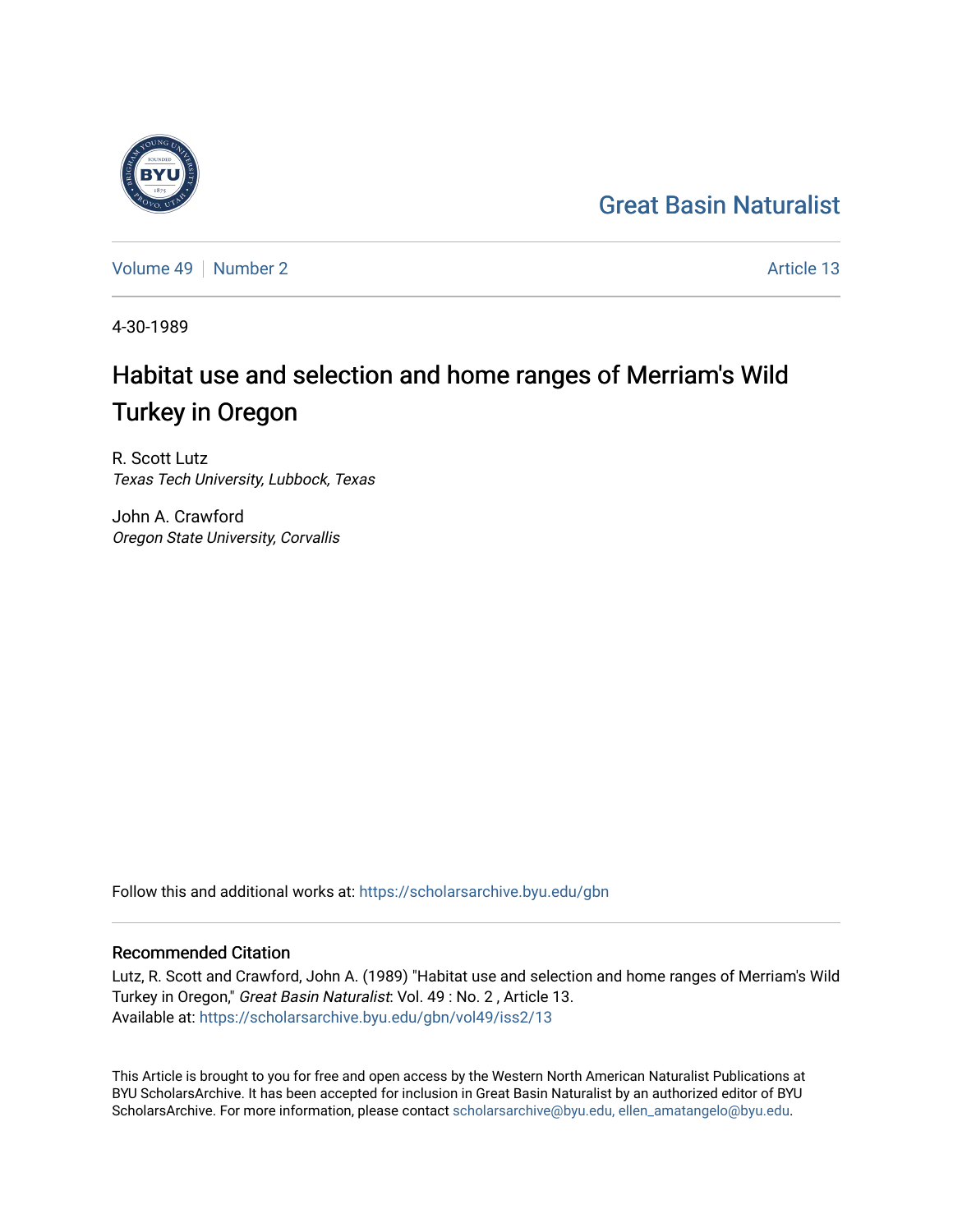#### HABITAT USE AND SELECTION AND HOME RANGES OF MERRIAM'S WILD TURKEY IN OREGON

R. Scott Lutz<sup>1</sup> and John A. Crawford<sup>2</sup> —

ABSTRACT. - Habitat use and selection by Merriam's Wild Turkeys (Meleagris gallopavo merriami) in Wasco County, Oregon, was studied during 1981-82. This turkey population selectively used forested cover types (such as ponderosa pine-Douglas-fir-oak, ponderosa pine-oak) characterized by a variety of structural features, species, and age classes. The population used single species forested cover types (oak, ponderosa pine) less than expected, used nonforested cover types in proportion to their availability, and avoided forested cover types with structure simplified by logging activities. The four age and sex classes had large seasonal home ranges ( $\bar{x} = 1.615$  ha); the smallest home ranges were exhibited by adult males in winter and the largest were shown by subadult males in fall. In most instances, turkeys used cover types as they were available. We suggest that structural complexity of vegetation, both within and among cover types, is an important component of habitat for Merriam's Wild Turkeys that should be considered in the evaluation of potential release sites and in habitat management plans.

The native range of Merriam's Wild Turkeys was described by Ligon (1946) as co inciding with the distribution of ponderosa pine (Pinus ponderosa) in Colorado, New Mexico, and Arizona. In addition, this subspecies was introduced into 10 other western states (Jonas 1966). Information on habitat use in both native and introduced ranges is sparse and limited to descriptions of roost and nest sites (Hoffman 1968, Boeker and Scott 1969, Jones 1981, Mackey 1984, Lutz and Crawford 1987a). Mackey and Jonas (1982) provided the only quantitative data on seasonal habitat use. They found that introduced Merriam's Wild Turkeys preferred forested cover types, such as ponderosa pine-oak (Quercus garryana) and Douglas-fir (Psuedotsuga menziesii), during winter, spring, and summer in Washington. There is no information on seasonal use of habitats by age and sex groups of turkeys.

Information on habitat use is essential for management of existing populations and useful in evaluation of potential release sites. Our objective was to determine habitat use and selection by a population of Merriam's Wild Turkeys that resulted from a transplant of 38 birds into Oregon from Colorado, Arizona, and New Mexico in 1961 (Mace 1965).

#### Study Area and Methods

The study was conducted in southern Wasco County, Oregon, in 1981 and 1982. The 135,141-ha study area encompassed portions of Mount Hood National Forest (MHNF), the Oregon Department of Fish and Wildlife (ODFW) White River Wildlife Management Area, the Confederated Tribes of Warm Springs Reservation, and adjacent private lands. Study area boundaries were delineated by the movements of radio-marked turkeys as suggested by Porter and Church (1987). The area was located primarily within the Douglas-fir and ponderosa pine forest zones described by Franklin and Dyrness (1973). Specific cover types (Lutz and Crawford 1987b), defined according to dominant vegetation and land use practices, were mapped from LANDSAT imagery. Clearcuts were classified as either recent  $\zeta$  5 years since harvest) or old (10-20 years since harvest).

Turkeys were trapped from <sup>1</sup> January to 5 April each year with a modified walk-in trap (Ligon 1946) consisting of four welded wire panels  $(1 \times 3 \text{ m})$  and a net wire  $(10 \times 10 \text{ cm})$ top. We trapped and banded <sup>113</sup> birds, which included 28 adults (12 F, 16 M) and 85 subadults (31 F, 54 M); 66 of these birds were equipped with radio transmitters (12 adult F, 20 subadult F, 15 adult M, and 19 subadult M). We determined age and sex of turkeys from characteristics identified by Larson and Taber (1980). We recognized two age cate gories of birds: subadults (8-20 months old) and adults (> 20 months old). The subadult

<sup>&#</sup>x27;Department of Range and Wildlife Management, Texas Tech University, Lubbock, Texas 79409-2125.

<sup>&</sup>lt;sup>2</sup>Department of Fisheries and Wildlife, Oregon State University, Corvallis, Oregon 97331-3803.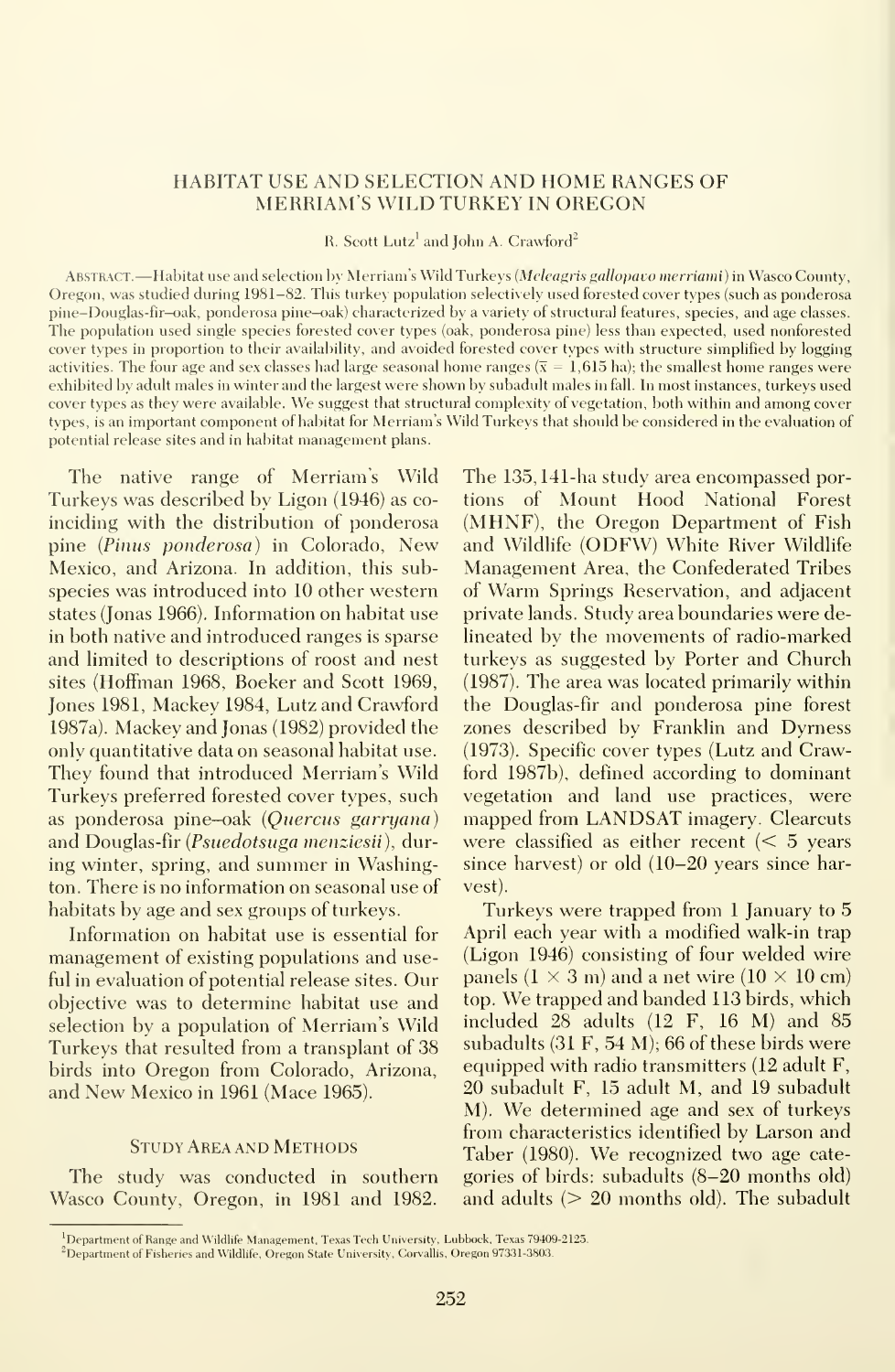category was based on previous work indicat ing that birds of the Merriam's subspecies  $\leq 2$ years old were rarely involved in breeding activities (Lockwood and Sutcliffe 1985, Lutz and Crawford 1987a). Transmitters weighing 90 g and with an operational life of 12-15 months were attached with a backpack har ness of rubber tubing covered by braided nylon. Transmitters contained an activity sensor that indicated when a bird remained stationary for 50-70 min. Turkeys were relo cated three times weekly throughout the year to ascertain cover types used. We delineated four seasons: winter, 16 November-28 February; spring, <sup>1</sup> March-31 May; summer, <sup>1</sup> June-31 August; fall, <sup>1</sup> September-15 November. During radio-tracking, trian gulation locations were chosen based on signal strength and the observer's experience with signal bounce. Triangulation points were plotted on habitat maps, and error polygons  $>10$ ha were excluded from the analysis. If a bird died within one week of capture, we assumed that the death was a result of capture stress and the bird was not used to estimate habitat use or home range. Only birds that survived an entire season were used to estimate sea sonal home range sizes, but all birds that sur vived more than one week were used in the cover type analysis. Use of cover types was determined from 2,377 locations and based on 49 birds in winter, 32 birds in spring, 23 birds in summer, and 21 birds in fall. Home range estimates were from 32 birds during winter, 23 in spring, 22 in summer, and 21 in fall. Porter (1978) suggested that 2-3 locations/ bird/week were adequate for describing home ranges. We used 18-23 locations/bird/season to estimate seasonal home ranges. Annual home range estimates were averages of sea sonal home ranges. Seventeen birds were not analyzed because of radio failures (11) or capture stress (6).

Structural characteristics of vegetation within cover types were sampled with three circular plots, each with a 10-m radius and 25 m apart. Cover values for grasses, forbs, and understory and overstory trees were esti mated at four randomly selected locations within each of the three plots. A sampling frame, 0.5 m in diameter, was used to esti mate ground cover, and a sighting tube (James and Shugart 1971) was used to estimate canopy cover. Indices of visual obstruction of the vegetation were obtained by traversing three 10-m transects within each plot and recording contacts with vegetation at 0.5- and 1.5-m heights.

The minimum convex polygon (Mohr 1947) and harmonic mean transformation (Dixon and Chapman 1980) methods were used to estimate seasonal home ranges for the four age and sex groups (adult and subadult males and females). Home ranges were calculated with the computer program MCPAAL (Stuwe and Blowhowiak 1986). Kruskal-Wallis rank sum test (SAS Institute, Inc. 1985: 261) was used to compare differences (P < . 10) among seasonal home range sizes within age and sex groups of turkeys.

Bonferroni simultaneous confidence inter vals (Neu et al. 1974, Byers et al. 1984) were used to test for differences between expected and observed use of the cover types. Ex pected values corresponded to the relative area of the cover type, and observed values were the percentage of locations of radio equipped turkeys in the cover type. Four cat egories of use were defined: (1) cover type used more than would be expected by chance (selection), (2) cover type used in proportion to its availability (proportional use), (3) cover type used but less than would be expected by chance (low use), and (4) cover type not used (avoidance).

Cover type utilization was determined (1) for all birds combined on the entire study area and (2) by sex and age groups within seasonal home ranges. Preliminary analysis revealed no differences in cover types used in home ranges calculated with minimum convex polygon and harmonic mean techniques; hence, we used only results of the minimum convex polygon. To better understand use of cover types, we investigated vegetation struc ture (e.g., percent cover, density) within cover types by comparison of location sites with random (available) sites. A random sample of locations ( $n = 337$ ) was used for the vegetation structure utilization analysis. Ban dom sites were sampled in each cover type to provide information on "available" vegetation structure. Differences in vegetative structure between locations used by turkeys and ran dom sites were tested with multivariate analysis of variance (MANOVA; Hull and Nie 1981:1).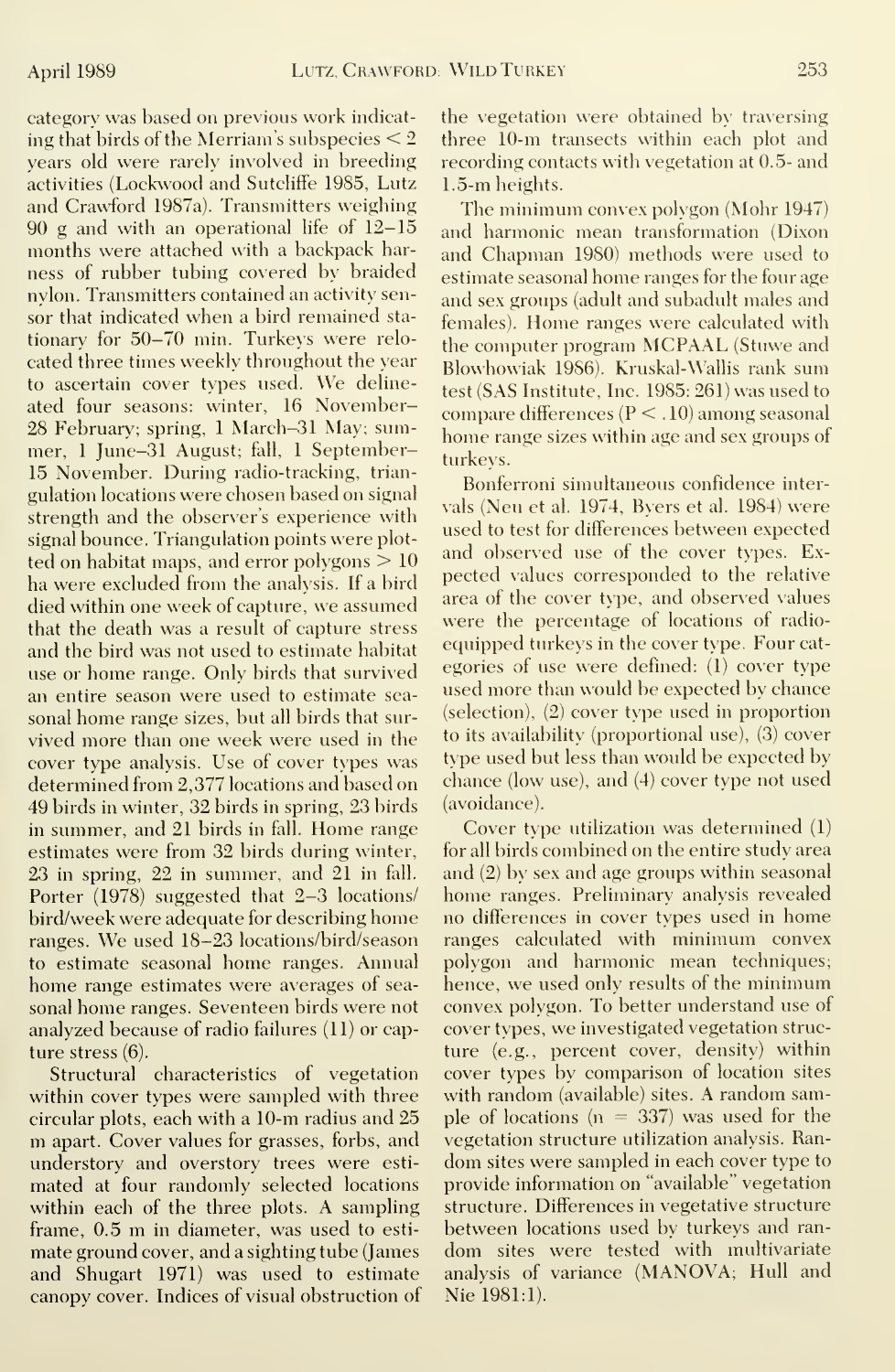| Cover type                                  | Available | Used     | Bonferroni      |
|---------------------------------------------|-----------|----------|-----------------|
| $Oak^d$                                     | 0.246     | 0.169    | $0.148 - 0.189$ |
| Ponderosa pine <sup>a</sup>                 | 0.178     | 0.053    | $0.048 - 0.065$ |
| Mature mixed conifer <sup>a</sup>           | 0.142     | 0.169    | $0.148 - 0.189$ |
| Ponderosa pine-Douglas-fir-oak <sup>a</sup> | 0.125     | 0.179    | $0.158 - 0.199$ |
| Ponderosa pine-oak <sup>a</sup>             | 0.095     | 0.146    | $0.126 - 0.165$ |
| Thinned mixed conifer <sup>a</sup>          | 0.078     | 0.146    | $0.126 - 0.165$ |
| Young mixed conifer <sup>a</sup>            | 0.077     | 0.098    | $0.081 - 0.114$ |
| <b>Grain</b>                                | 0.046     | 0.002    | $0 - 0.004$     |
| Rangeland <sup>a</sup>                      | 0.006     | 0.028    | $0.019 - 0.036$ |
| Shelterwood                                 | 0.006     | $\theta$ |                 |
| Old clearcut <sup>a</sup>                   | 0.006     | 0.002    | $0 - 0.004$     |
| Irrigated pasture                           | 0.003     | 0.002    | $0 - 0.049$     |
| Mixed deciduous                             | 0.002     | 0.002    | $0 - 0.004$     |
| <b>Recent clearcut</b>                      | 0.001     | $\theta$ |                 |

Table 1. Annual selection of cover types used by Merriam's Wild Turkeys, Wasco County, Oregon, 1981-82.

<sup>a</sup>Significant at  $P < .05$ .

#### **RESULTS AND DISCUSSION**

#### Habitat Use on the Study Area

Major cover types available on the study area included oak (24.6%), ponderosa pine  $(17.8\%)$ , mature mixed conifer  $(14.2\%)$ , and ponderosa pine-Douglas-fir-oak  $(12.5\%)$ . Turkeys used 12 of 14 cover types, of which 6 were selected, 3 were used in proportion to their availability, 3 were used less than expected, and 2 were avoided (Table 1). Five of the 6 most frequently used forested cover types were selected by turkeys (Table 1).

In all cover types selected by turkeys, multiple species and age classes characterized the shrub, understory, and overstory strata (Lutz and Crawford 1987b). Mackey and Jonas (1982) also found that a multispecies cover type, pine-oak, was selected during winter, spring, and summer by Merriam's Wild Turkeys in Washington. Merriam's Turkeys often were associated with ponderosa pine (Ligon 1946), but the ponderosa pine cover type was used less than expected on our study area. Both cover types that were dominated by single species, ponderosa pine and oak, were used less than expected on our study area. The permanent water sources often adjacent to irrigated pastures and moist, mixed deciduous cover types probably influenced use by turkeys. Ligon (1946) reported that water was a critical factor affecting the distribution of Merriam's Wild Turkeys. Poor water distribution, especially among the drier sites that were often dominated by ponderosa pine, could explain why turkeys used this cover type less than expected. Grain fields, composed largely of harvested winter wheat, were used during winter for foraging. This cover type may be important during winters with severe weather. Cornfields in the Midwest were used by Eastern Wild Turkeys as winter foraging sites during winters with deep snow (Porter 1978) and during years of mast failures (Kurzejeski et al. 1987). Recent clearcuts and shelterwoods were avoided by turkeys; both cover types resulted from logging activities that substantially simplified habitat structure.

We compared structural characteristics between sites used by turkeys and randomly sampled sites (Table 2). Initially, we combined all cover types and found that greater forb cover and understory density and lower overstory density and obstruction of vision at 0.5 m characterized sites used by turkeys. Individual cover types selected were characterized by either greater forb densities or by a higher density of woody plants (shrubs, understory, and overstory). Grass was identified as an important food item for turkeys (Mackey and Jonas 1982), and food availability was proposed as an influence on home range size. The preponderance of forbs in cover types used by turkeys on our study area may indicate marginal habitat quality. The higher density in cover types used by turkeys possibly afforded protection from predation, a major cause of mortality. Jonas (1966) reported that dense, pole-size stands of ponderosa pine were used frequently as escape cover by Merriam's Wild Turkeys. Quantitative descriptions of habitat used by Eastern Wild Turkeys (Gwaltney 1977, Hopkins 1981) also identified vegetation density as an important factor determining utilization of cover types.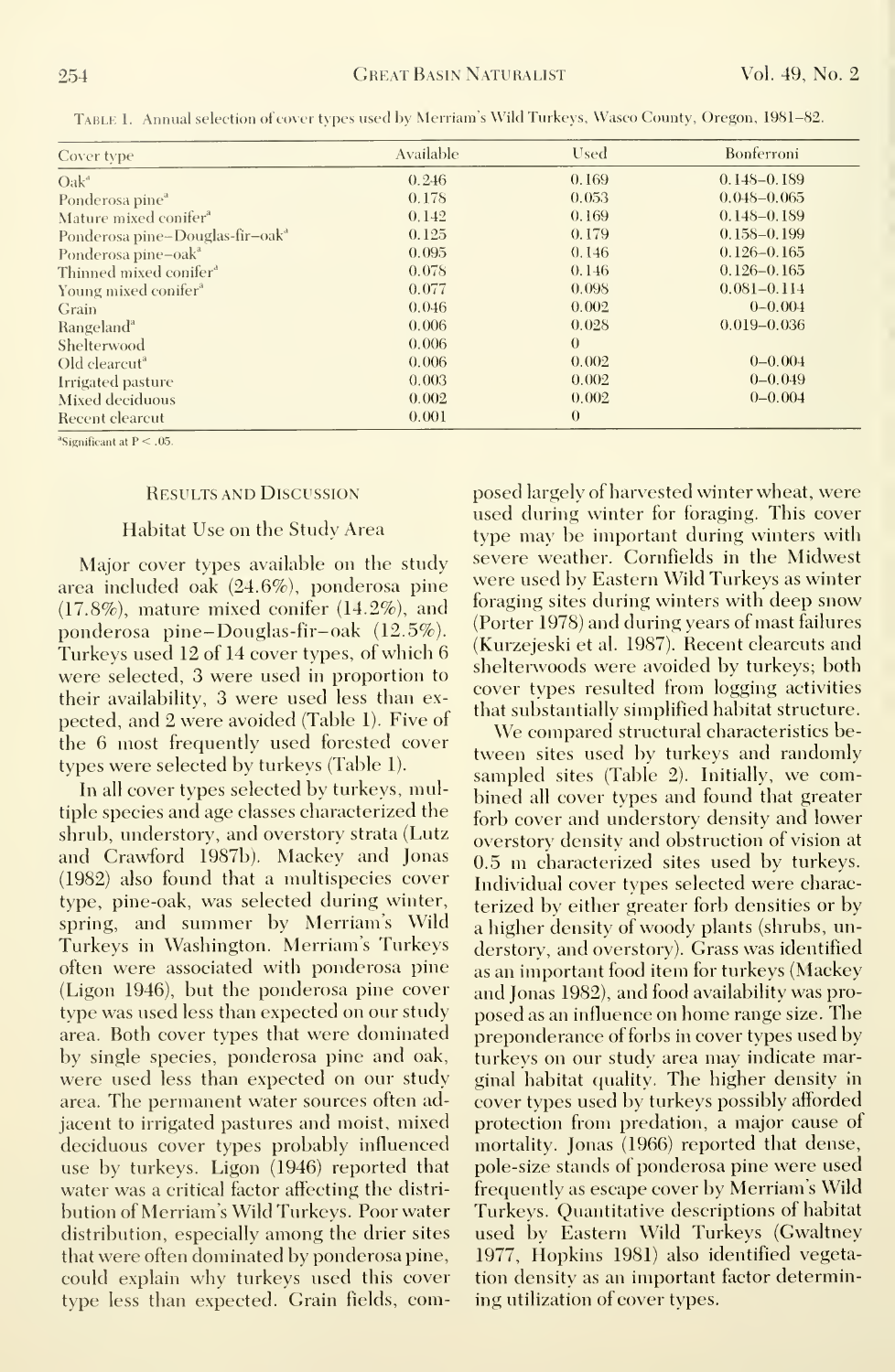Table 2. Values of structural features in cover types used and selected by Merriam's Wild Turkey, Wasco County, Oregon, 1981-1982.

|                                                  | Structural feature   |                       |                            |                                 |                             |                                                     |                                                     |
|--------------------------------------------------|----------------------|-----------------------|----------------------------|---------------------------------|-----------------------------|-----------------------------------------------------|-----------------------------------------------------|
| Cover type                                       | Forb<br>$cover (\%)$ | Grass<br>$cover (\%)$ | Shrub<br>density $(\#/ha)$ | Understory<br>density $(\#/ha)$ | Overstory<br>density $(\%)$ | Obstruc-<br>tion of<br>vision @<br>0.5 <sub>m</sub> | Obstruc-<br>tion of<br>vision @<br>1.5 <sub>m</sub> |
| $\mathrm{Oak}$ (n = 33)                          | $\overline{4}$       | 18                    | 541                        | 343 <sup>a</sup>                | 490 <sup>b</sup>            | 1.0                                                 | 0.9                                                 |
| Ponderosa pine<br>$(n = 47)$                     | $6^{\circ}$          | 10                    | $656^{\circ}$              | 657                             | 198                         | 1.4                                                 | 1.3                                                 |
| Mature mixed<br>conifer ( $n = 65$ )             | $\overline{7}$       | $6^{\circ}$           | 617                        | $745^{\circ}$                   | 201                         | 1.3 <sup>b</sup>                                    | 1.2 <sup>b</sup>                                    |
| Ponderosa pine-<br>Douglas-fir-oak<br>$(n = 70)$ | $\overline{7}$       | $\overline{7}$        | 1075                       | $777^a$                         | 259                         | 2.0                                                 | 1.2                                                 |
| Ponderosa pine-<br>$oak (n = 75)$                | 6                    | 14                    | $975^{\circ}$              | 500 <sup>d</sup>                | 232                         | 0.9                                                 | 0.8                                                 |
| Thinned mixed<br>conifer ( $n = 17$ )            | $7^{\circ}$          | 3                     | 1152                       | 304                             | 313                         | 1.5                                                 | 1.1                                                 |
| Young mixed<br>conifer $(n = 30)$                | $8^{\rm a}$          | $\overline{4}$        | 504                        | 721                             | 196                         | 1.0                                                 | 1.9                                                 |
| Combined<br>cover types<br>$(n = 337)$           | $9^a$                | 18                    | 709                        | $656^{\circ}$                   | $217^{\rm b}$               | 1.3 <sup>b</sup>                                    | 1.1                                                 |

<sup>a</sup>Value significantly ( $P < .05$ ) greater than value from random site.

bValue significantly ( $P < .05$ ) less than value from random site.

#### **Home Ranges**

Home ranges were largest in spring  $(2,575)$ ha), intermediate in fall (1,738 ha) and summer (1,509 ha), and smallest in winter (636 ha) (Table 3). Mackey (1982) reported a similar trend in seasonal home range size of Merriam's Turkeys in Washington, but sizes were substantially smaller (winter 63 ha, spring 140 ha, summer 77 ha). Subadult females in spring had the largest home ranges (4,213 ha), and adult males in winter had the smallest home ranges (347 ha). Differences among turkey home range sizes were detected in three of four seasons; only spring home range sizes were not statistically different. Our estimates of seasonal home range size also were larger than the range of 65 to 683 ha reported for Eastern Wild Turkeys (Brown 1980). Wigley et al. (1986) reported large seasonal home ranges ( $\bar{x} = 1,295$  ha) for Eastern Wild Turkeys in the Ouachita Mountains in Arkansas and suggested that the large home range size was partly a response to declining habitat quality. Lutz (1987) found that turkey mortality indices were related to home range size  $(r^2=.81, P<.05)$  and suggested that mobility and mortality were related.

#### **Habitat Use Within Home Ranges**

There was little selection seasonally of cover types among age and sex groups of turkeys (Table 4). Six to eight cover types were used by turkeys during each season (Table 4); three, including ponderosa pine-Douglas-fir-oak, mature mixed conifer, and oak, accounted for  $> 50\%$  of the locations. In only three instances was there selection: adult females selected rangeland in winter and thinned mixed conifer in spring, and subadult females selected ponderosa pine during summer. In all other cases, turkeys used cover types seasonally in proportion to their availability. Because Merriam's Wild Turkeys rely heavily on grass and grass parts (Mackey and Jonas 1982) as food, rangeland was probably an important foraging site, especially during winter. Thinned mixed conifer was used almost exclusively as nesting habitat by adult females in spring (Lutz and Crawford 1987a). Ponderosa pine was selected only by subadult females in summer and coincided with a time of high mortality (Lutz 1987), but we do not know if this selection was causal or coincidental.

Lack of selection within home ranges by individual age and sex groups contrasted with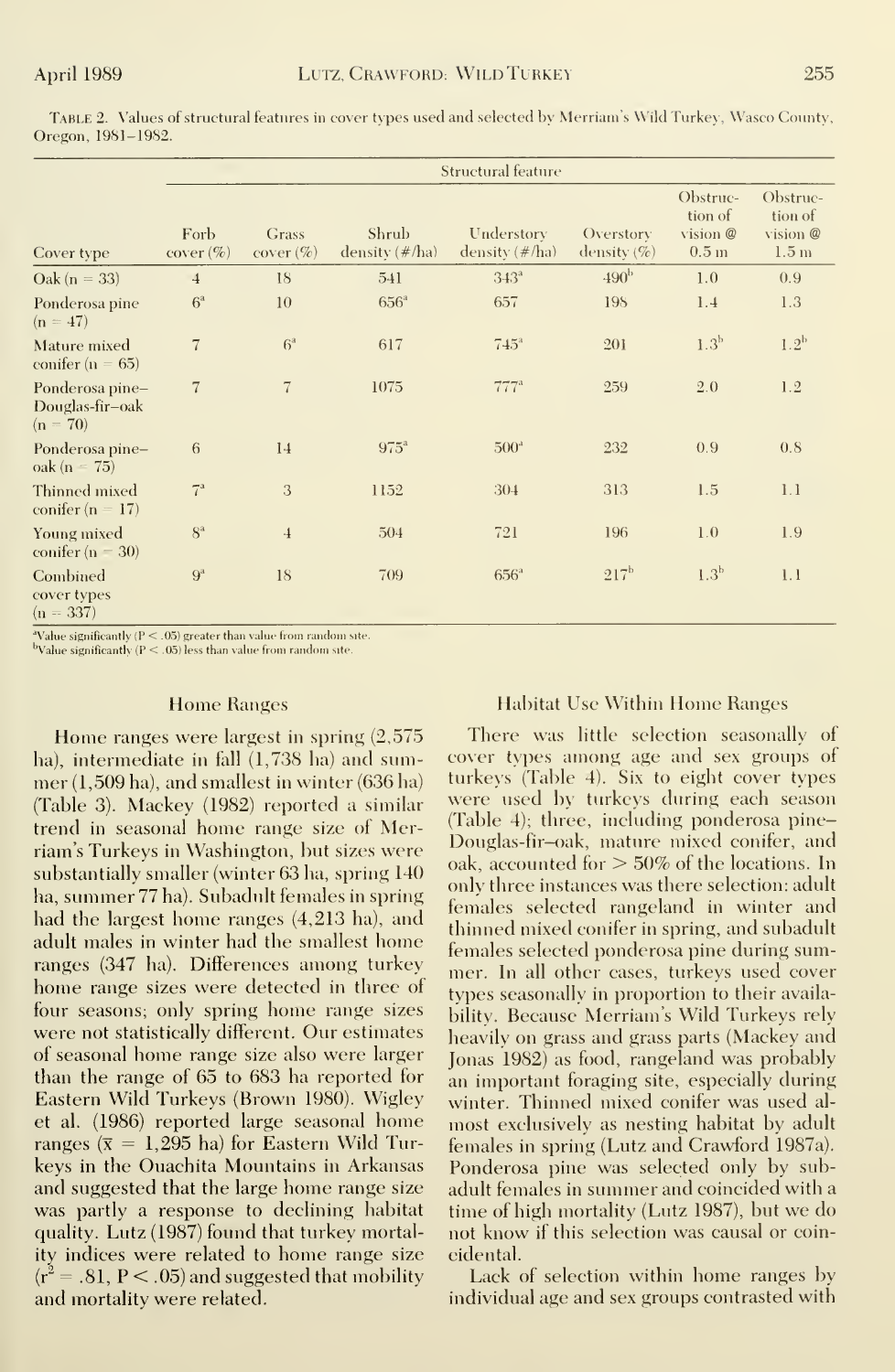Table 3. Size (ha) of seasonal home ranges for four age and sex groups of Merriam's Wild Turkey, Wasco County, Oregon, 1981-1982.

|                             | Season <sup>a</sup> |               |             |             |  |
|-----------------------------|---------------------|---------------|-------------|-------------|--|
| Age/sec                     | Winter              | <b>Spring</b> | Summer      | Fall        |  |
| Adult male ( $n = 6$ )      | 347(43)             | 1,655(425)    | 1,469(510)  | 881 (83)    |  |
| Subadult male $(n = 11)$    | 988 (298)           | 2,345(247)    | 1,772 (388) | 2,381(582)  |  |
| Adult female $(n = 12)$     | 288(36)             | 2,085(395)    | 1,307(321)  | 1,273 (589) |  |
| Subadult female ( $n = 8$ ) | 921(491)            | 4,213(392)    | 1,488(981)  | 2,417(269)  |  |
| $\overline{x}$              | 636                 | 2.575         | 1.509       | 1.738       |  |

<sup>a</sup>Mean (standard error)

TABLE 4. Use (%) of cover types in seasonal home ranges by four age and sex groups of Merriam's Wild Turkeys, Wasco County, Oregon, 1981-1982.

| TMC P-D-O MMC<br>27<br>14<br>6<br>15 | $\overline{5}$<br>15<br>32                       | PP<br>$\mathbf{0}$<br>$\overline{0}$<br>$\boldsymbol{0}$ |
|--------------------------------------|--------------------------------------------------|----------------------------------------------------------|
|                                      |                                                  |                                                          |
|                                      |                                                  |                                                          |
|                                      |                                                  |                                                          |
|                                      |                                                  |                                                          |
|                                      |                                                  |                                                          |
|                                      | 15                                               | $\boldsymbol{0}$                                         |
|                                      |                                                  |                                                          |
| 21                                   | 15                                               | $\overline{5}$                                           |
| 18                                   | 24                                               | $\sqrt{2}$                                               |
| 15                                   | 23                                               | $\overline{4}$                                           |
| 20                                   | 16                                               | 11                                                       |
|                                      |                                                  |                                                          |
| 21                                   | 14                                               | 11                                                       |
| 18                                   | 14                                               | 9                                                        |
|                                      |                                                  | 9                                                        |
|                                      |                                                  | 35 <sup>c</sup>                                          |
|                                      |                                                  |                                                          |
|                                      |                                                  | $\theta$                                                 |
|                                      |                                                  | $\overline{4}$                                           |
|                                      |                                                  | $\mathbf{l}$                                             |
|                                      |                                                  | 3                                                        |
|                                      | $25\,$<br>$\overline{7}$<br>24<br>19<br>19<br>23 | 12<br>17<br>14<br>17<br>13<br>$\overline{4}$             |

 $\begin{array}{ll} ^{\text{8}}\text{AM} & \text{ adult male, SM = subadult male, AF = adult female, SF = subadult female,}\\ ^{\text{8}}\text{OCC = old clearcut, IP = triggered pasture, RA = rangeland, OA = oak, PP=OA = ponderosa pipe-oak, YMC = young mixed conifer, MMD = moist mixed deciduons, TMC = thinned mixed confer, P=D=O = ponderosa pipe-Douglas-fir-oak, MMC = mature mixed confer, PP = ponderosa pipe.} \end{array}$ <sup>c</sup>Indicates a difference at the .05 level of significance.

apparent strong selection for habitats on a study area basis and suggested that selection processes occurred only at the higher level (*i.e.*, study area). As an example of levels of selection, Johnson (1980) addressed the concept of the hierarchical nature of selection and suggested that the home range of an animal is indicative of second-order selection. He cautioned that comparing usage values to availabilities within the home range (thirdorder) could be misleading.

#### **CONCLUSIONS**

Both use and selection of cover types indicated that a variety of cover types were used by Merriam's Wild Turkeys on the study area. Cover types that were both used and selected, mature mixed conifer, ponderosa pine-Douglas-fir-oak, ponderosa pine-oak, thinned mixed conifer, young mixed conifer, and rangeland, were probably important cover types for turkeys.

Korschgen (1967) reported that most successful introductions and reintroductions of Merriam's Wild Turkeys occurred in ponderosa pine-grassland associations. Turkeys in this study used ponderosa pine much less than expected; this may have been related to the distribution of water. Apparently, an array of forested cover types rather than a single type provided the elements necessary to maintain this turkey population. Large home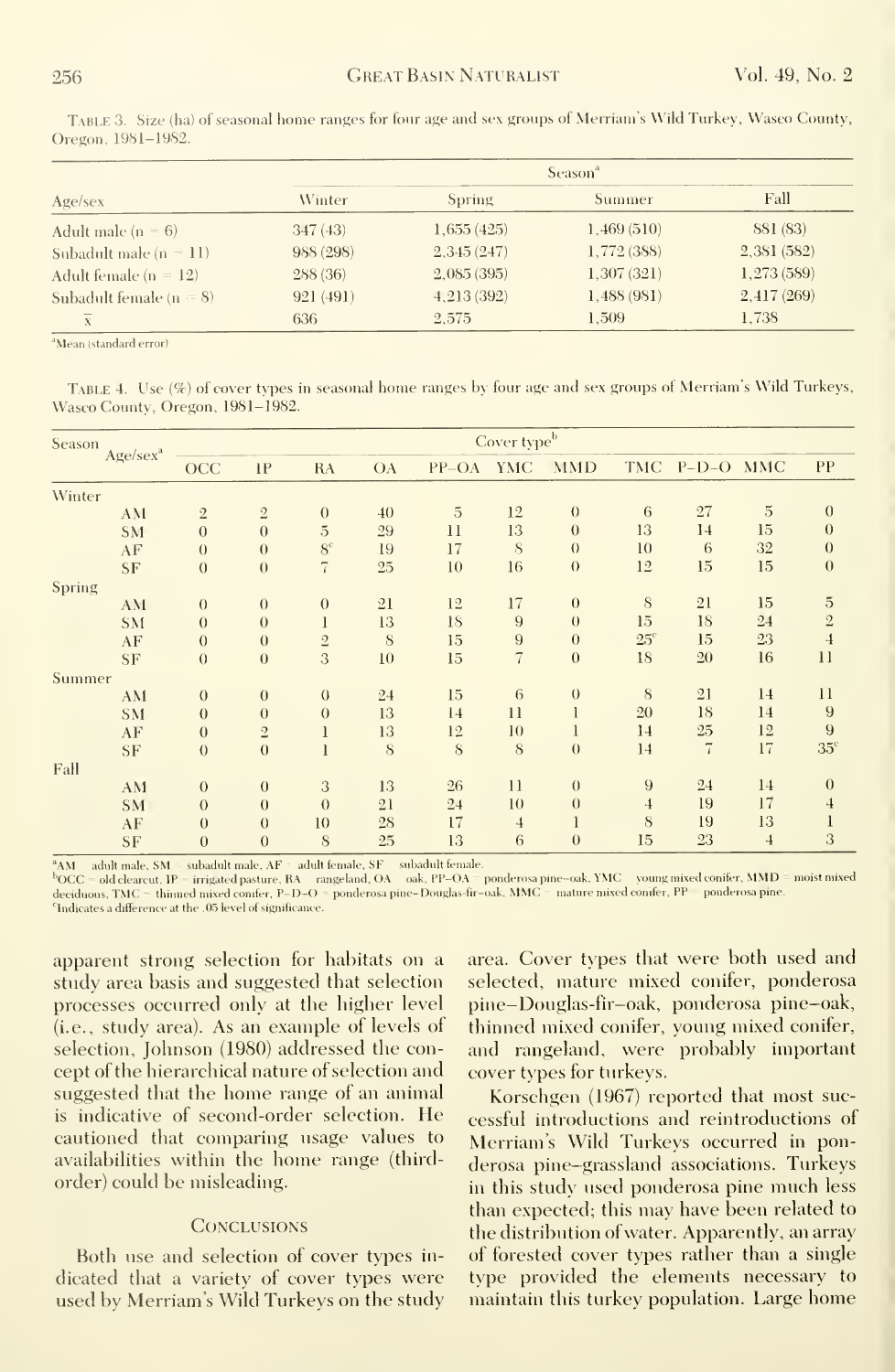ranges suggested that turkeys made substantial movements to fulfill life history needs. This was interpreted as evidence that this area represented relatively poor quality habitat. Both cover type availability and juxtaposition likely influence habitat quality, but investi gating the juxtaposition of cover types was beyond the scope of our work. We suggest that structural complexity and plant species and age—class diversity, both within and among cover types, are important characteristics of potential release sites and also could serve as a habitat management goal for extant Merriam's Wild Turkey populations. Our work confirmed that turkeys were largely generalists in their use of cover types.

#### **ACKNOWLEDGMENTS**

Funding for the project was provided by MHNF, ODFW, and Oregon State University Computer Center. We thank R. D. Denney (ODFW) and D. P. Longrie (MHNF) for their assistance in administering the project, and D. R. Lockwood, New Mexico Game and Fish Department, who provided unpublished data. R. G. Anthony, W. H. Emmingham, W. C. Krueger, G. L. Zimmerman, and K. M. Kilbride reviewed earlier drafts of this manuscript. A. C. Heath assisted with field work. This is Technical Publication 8320 of the Oregon Agricultural Experiment Station.

#### LITERATURE CITED

- BOEKER, E. L., AND V. E. SCOTT. 1969. Roost tree characteristics for Merriam's Turkey. J. Wildl. Manage. 33: 121-124.
- BROWN, E. C. 1980. Home range and movements of wild turkeys—<sup>a</sup> review. Proc. Natl. Wild Turkey Symp. 4: 251-261.
- Byers.C. R..R. K Steinhorst, and P.R. Krausman. 1984. Clarification of a technique for analysis of utiliza tion-availability data. J. Wildl. Manage. 48: 1050- 1053.
- DIXON, K. R., AND J. A. CHAPMAN. 1980. Harmonic mean measure of animal activity areas. Ecology 61: 1040-1044.
- FRANKLIN, J. F., AND C. T. DYRNESS. 1973. Natural vegetation of Oregon and Washington. USDA For. Serv. Gen. Tech. Rept. PNW-8. 417 pp.
- Gualtney, J. R. 1977. Habitat preferences of the Eastern Wild Turkey in an area under intensive even-aged timber management. Unpublished thesis. Auburn University, Auburn, Alabama. 156 pp.
- HOFFMAN, D. M. 1968. Roosting sites and habits of Merriam's Turkeys in Colorado. J. Wildl. Manage. 32: 859-866.
- Hopkins. C R 1981. Dispersal, reproduction, mortality, and habitat utilization of restocked Eastern Turkeys in east Texas. Unpublished dissertation, Texas A & M University, College Station. 117 pp.<br>HULL C. H. AND N H NIE 1981. SPSS Update 7-9.
- McGraw Hill Book Co., New York, N.Y. 402 pp.
- JAMES, F C., AND H H SHUGART 1971. A quantitative method of habitat description. Audubon Field Notes 24: 727-736.
- JOHNSON, D. H. 1980. The comparison of usage and availability measurements for evaluation resource preference. Ecology 61: 65-71.
- JONAS, R. J. 1966. Merriam's Wild Turkeys in southeastern Montana. Montana Fish and Game Dept. Tech. Bull. No. 3. 36 pp.
- JONES, K. H. 1981. Effects of grazing and timber management on Merriam's Turkey habitat in mixed conifer vegetation in southcentral New Mexico. Unpublished thesis. New Mexico State University, Las Cruces. 56 pp.
- Korschcen, L. J. 1967. Feeding habits and food. Pages 137-198 in (). H. Hewitt, ed., The wild turkey and its management. The Wildl. Soc., Washington, D.C.
- KURZEJESKI, E. W., L. D. VANGILDER. AND J. B. LEWIS. 1987. Survival of wild turkey hens in north Missouri. J. Wildl. Manage. 51: 188-193.
- LARSON. J S . AND R D TABER 1980. Criterion of sex and age. Pages 190-196 in S. D. Schemnitz, ed., Wildlife management techniques manual. The Wildl. Soc, Washington, D. C.
- LIGON, J. S. 1946. History and management of Merriam's Wild Turkey. New Mexico Game and Fish Comm. Bull., Santa Fe. S4 pp.
- LOCKWOOD, D. R. AND D. H. SUTTCLIFFE. 1985. Distribution, mortality, and reproduction of Merriam's Turkey in New Mexico. Natl. Wild Turkey Symp. 5: 309-316.
- LUTZ. R S 1987. Selected life history aspects and habitat use by Merriam's Wild Turkey in Oregon. Unpublished dissertation, Oregon State University, Corvallis. 52 pp.
- LUTZ, R S., AND J A CRAWFORD. 1987a. Reproductive success and nesting habitat of Merriam's Wild Turkevs in Oregon. J. Wildl. Manage. 51: 783- 786.
- 1987b. Seasonal use of roost sites by Merriam's Wild Turkey hens and hen-poult flocks in Oregon. Northwest Science 61: 174-178.
- Mace. R <sup>J</sup> 1965. Turkey talk. Oregon State Game Comm. Bull. 5: 3-6.
- MACKEY, D. L. 1982. Ecology of Merriam's Turkeys in southcentral Washington with special reference to habitat utilization. Unpublished thesis, Washington State University, Pullman. 87 pp.
- 1984. Roosting habitat of Merriam's Turkeys in southcentral Washington. J. Wildl. Manage. 48: 1377-1382.
- Mackey, D L, and R <sup>J</sup> Jonas 1982. Seasonal habitat use and food habits of Merriam's Turkeys in southcentral Washington. Pages 99-109 in J. E. and M. Kennamer, ed., Proc. of the First Western Wild Turkey Workshop. Natl. Wild Turkey Fed., Edgefield, South Carolina.
- Mohr. C O 1947. Table of equivalent populations of North American small mammals. Amer. Midi. Nat. 37: 223-249.